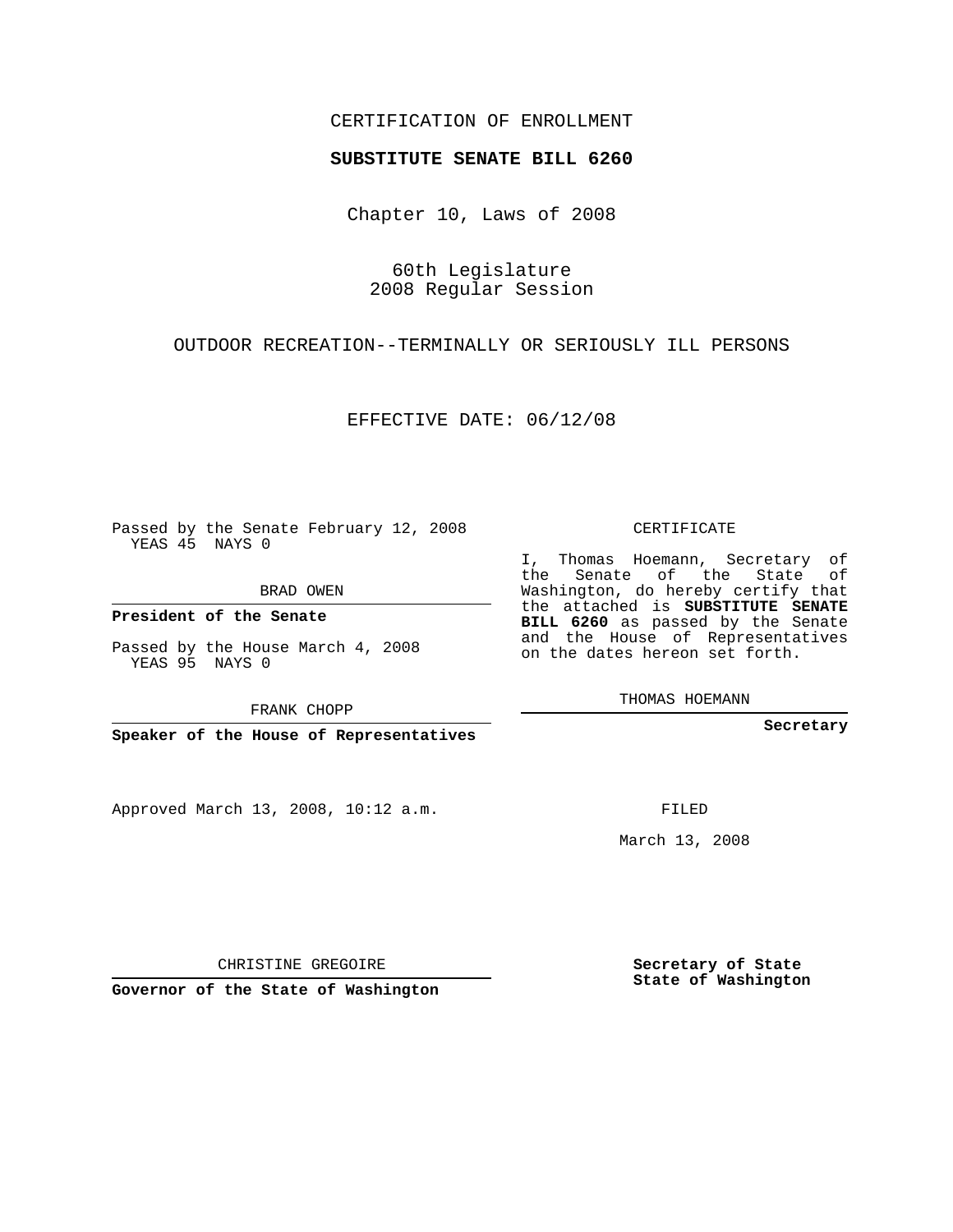# **SUBSTITUTE SENATE BILL 6260** \_\_\_\_\_\_\_\_\_\_\_\_\_\_\_\_\_\_\_\_\_\_\_\_\_\_\_\_\_\_\_\_\_\_\_\_\_\_\_\_\_\_\_\_\_

\_\_\_\_\_\_\_\_\_\_\_\_\_\_\_\_\_\_\_\_\_\_\_\_\_\_\_\_\_\_\_\_\_\_\_\_\_\_\_\_\_\_\_\_\_

Passed Legislature - 2008 Regular Session

### **State of Washington 60th Legislature 2008 Regular Session**

**By** Senate Natural Resources, Ocean & Recreation (originally sponsored by Senators Kilmer, Swecker, Jacobsen, Morton, Schoesler, Sheldon, Murray, and Rasmussen)

READ FIRST TIME 01/25/08.

 AN ACT Relating to enhancing the department of fish and wildlife's ability to facilitate outdoor recreation opportunities for a terminally ill person; amending RCW 77.15.650 and 77.32.250; adding a new section to chapter 77.32 RCW; and creating a new section.

BE IT ENACTED BY THE LEGISLATURE OF THE STATE OF WASHINGTON:

 NEW SECTION. **Sec. 1.** A new section is added to chapter 77.32 RCW to read as follows:

 (1) In order to facilitate hunting and fishing opportunities for a terminally ill person, the director may provide any licenses, tags, permits, stamps, and other fees without charge including transaction and dealer fees.

 (2) The director may accept special permits or other special hunting opportunities, including raffle tags, auction tags, and multiple season opportunities from donors seeking to facilitate hunting opportunities for a terminally ill person. The director shall distribute these donations pursuant to rules adopted under subsection (4) of this section.

(3) The director may take other actions consistent with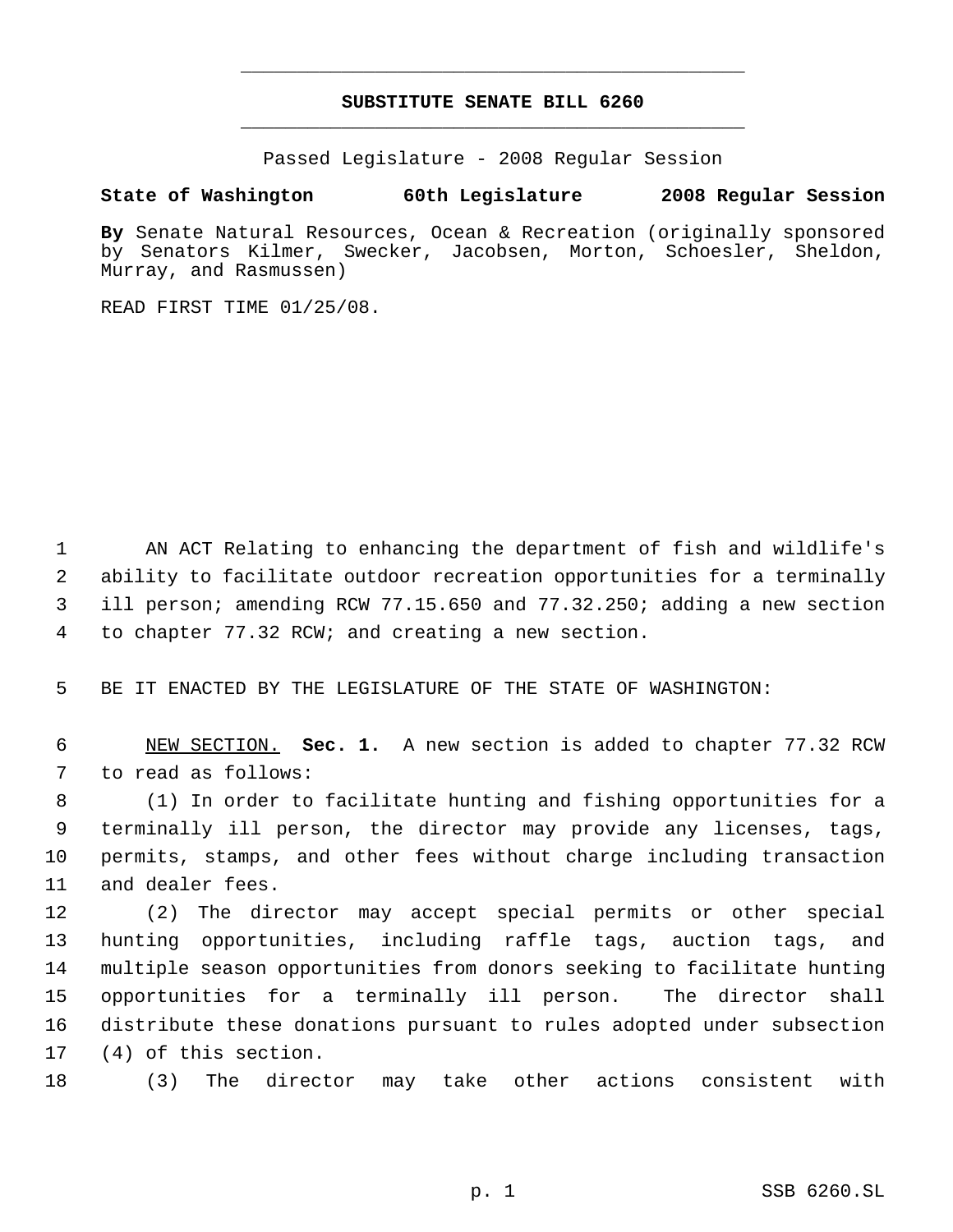facilitating hunting and fishing opportunities for a terminally ill person. These actions may include, but are not limited to, entering into agreements with willing landowners pursuant to RCW 77.12.320.

 (4) In addition to rules required under subsection (2) of this section, the commission may adopt rules as necessary to effectuate the purpose and policies of this section.

 **Sec. 2.** RCW 77.15.650 and 2000 c 107 s 256 are each amended to read as follows:

 (1) A person is guilty of unlawful purchase or use of a license in the second degree if the person buys, holds, uses, displays, transfers, or obtains any license, tag, permit, or approval required by this title and the person:

 (a) Uses false information to buy, hold, use, display, or obtain a license, permit, tag, or approval;

 (b) Acquires, holds, or buys in excess of one license, permit, or tag for a license year if only one license, permit, or tag is allowed per license year;

 (c) Except as authorized under section 1 of this act, uses or displays a license, permit, tag, or approval that was issued to another person;

 (d) Except as authorized under section 1 of this act, permits or allows a license, permit, tag, or approval to be used or displayed by 23 another person not named on the license, permit, tag, or approval;

 (e) Acquires or holds a license while privileges for the license are revoked or suspended.

 (2) A person is guilty of unlawful purchase or use of a license in the first degree if the person commits the act described by subsection (1) of this section and the person was acting with intent that the license, permit, tag, or approval be used for any commercial purpose. A person is presumed to be acting with such intent if the violation involved obtaining, holding, displaying, or using a license or permit for participation in any commercial fishery issued under this title or a license authorizing fish or wildlife buying, trafficking, or wholesaling.

 (3)(a) Unlawful purchase or use of a license in the second degree is a gross misdemeanor. Upon conviction, the department shall revoke